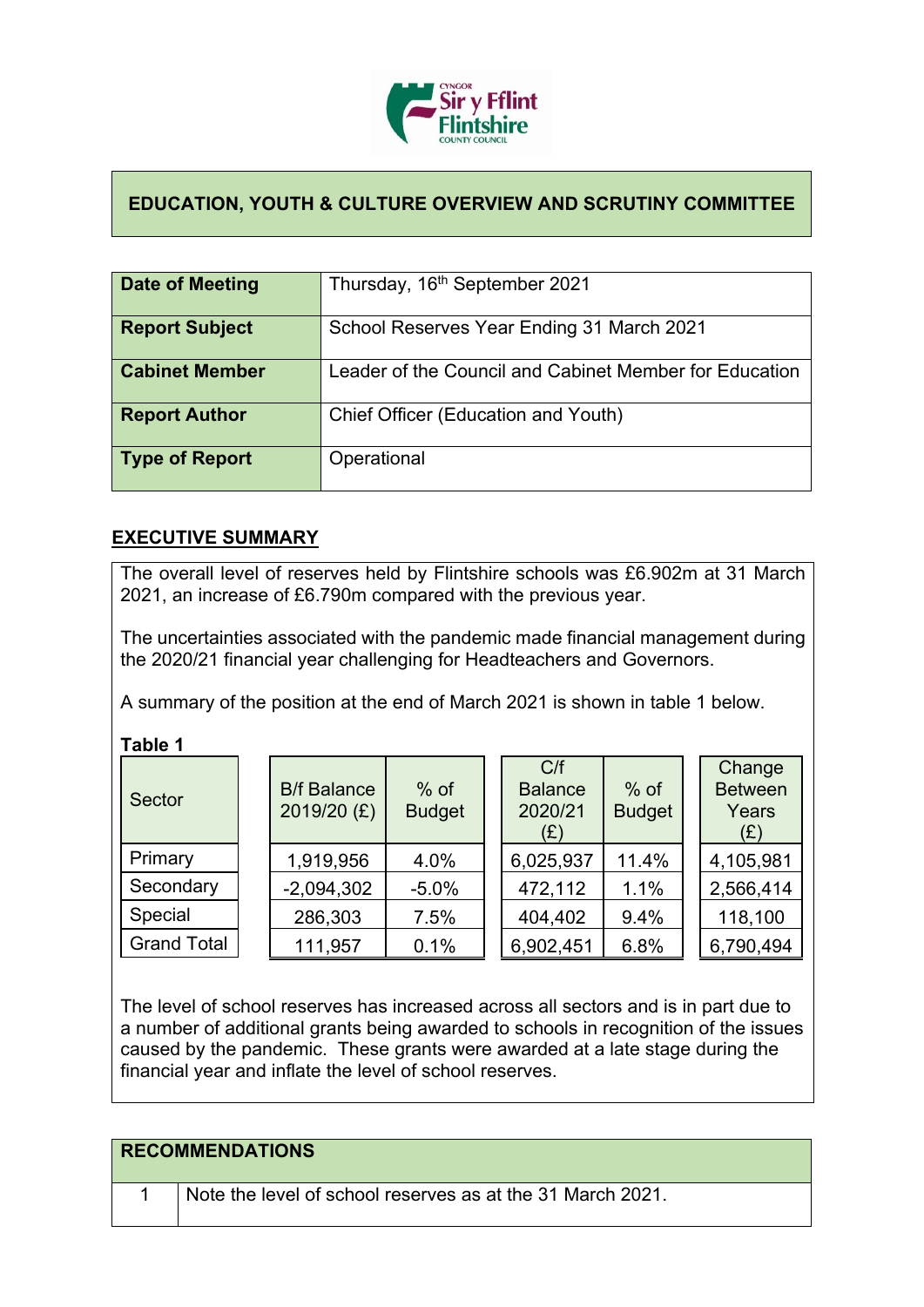## **REPORT DETAILS**

| 1.00 | <b>EXPLAINING SCHOOL BALANCES</b>                                                                                                                                                                                                                                                                                                                                                                                                                                                                                                                                                                                                                                                                                                                                                                                                                                                                        |                                                                 |                                                    |                                        |                     |  |
|------|----------------------------------------------------------------------------------------------------------------------------------------------------------------------------------------------------------------------------------------------------------------------------------------------------------------------------------------------------------------------------------------------------------------------------------------------------------------------------------------------------------------------------------------------------------------------------------------------------------------------------------------------------------------------------------------------------------------------------------------------------------------------------------------------------------------------------------------------------------------------------------------------------------|-----------------------------------------------------------------|----------------------------------------------------|----------------------------------------|---------------------|--|
| 1.01 | The analysis of reserve balances for each school in Flintshire at the end of<br>March 2021 is shown at Appendix 1 along with the total amount of<br>additional grant funding each school received during March 2021.<br>Overall, the total level of primary schools reserves increased by £4.106m,<br>the total level of secondary schools reserves increased by £2.566m and<br>the total level of special schools reserves increased by £0.118m. This is a<br>reversal of trends seen in recent years, however the position as at 31 <sup>st</sup><br>March 2021 is unusual and must be viewed in the wider context.                                                                                                                                                                                                                                                                                    |                                                                 |                                                    |                                        |                     |  |
| 1.02 | <b>Additional Grants</b>                                                                                                                                                                                                                                                                                                                                                                                                                                                                                                                                                                                                                                                                                                                                                                                                                                                                                 |                                                                 |                                                    |                                        |                     |  |
|      | A number of additional grants totalling £3.851m were awarded to schools<br>in March 2021 and are listed below in Table 2.                                                                                                                                                                                                                                                                                                                                                                                                                                                                                                                                                                                                                                                                                                                                                                                |                                                                 |                                                    |                                        |                     |  |
|      | <b>Table 2</b>                                                                                                                                                                                                                                                                                                                                                                                                                                                                                                                                                                                                                                                                                                                                                                                                                                                                                           |                                                                 |                                                    |                                        |                     |  |
|      |                                                                                                                                                                                                                                                                                                                                                                                                                                                                                                                                                                                                                                                                                                                                                                                                                                                                                                          |                                                                 |                                                    | Additional Grants - 2020/21            |                     |  |
|      | <b>Sector</b>                                                                                                                                                                                                                                                                                                                                                                                                                                                                                                                                                                                                                                                                                                                                                                                                                                                                                            | <b>WLGA-</b><br>Return<br>to<br>School<br>Covid<br>Grant<br>(E) | Covid<br>Response<br>$-$ RRRS<br><b>ALP</b><br>(E) | Revenue<br>Maintenance<br>Grant<br>(E) | <b>TOTAL</b><br>(E) |  |
|      | Primary                                                                                                                                                                                                                                                                                                                                                                                                                                                                                                                                                                                                                                                                                                                                                                                                                                                                                                  | 91,740                                                          | 949,708                                            | 1,416,791                              | 2,458,239           |  |
|      | Secondary                                                                                                                                                                                                                                                                                                                                                                                                                                                                                                                                                                                                                                                                                                                                                                                                                                                                                                | 68,904                                                          | 466,181                                            | 816,216                                | 1,351,301           |  |
|      | Special                                                                                                                                                                                                                                                                                                                                                                                                                                                                                                                                                                                                                                                                                                                                                                                                                                                                                                  | 1,586                                                           | 13,297                                             | 26,404                                 | 41,287              |  |
|      | <b>Grand Total</b>                                                                                                                                                                                                                                                                                                                                                                                                                                                                                                                                                                                                                                                                                                                                                                                                                                                                                       | 162,230                                                         | 1,429,186                                          | 2,259,411                              | 3,850,827           |  |
|      | All grants in table 2 are 2020/21 grants which, due to their notification<br>dates of March 2021, displace expenditure already incurred in 2020/21<br>and act to release school allocations in 2020/21. This inflates the level of<br>school reserves as at 31 <sup>st</sup> March 2021, as the school allocations are<br>carried forward into 2021/22 financial year to fund spending in 2021/22.<br>The Recruit, Recover, Raise Standards: Accelerating Learning Programme<br>(RRRS ALP) is additional funding to augment support already in place. Pre-<br>existing Accelerating Learning Programme proposals should be updated<br>and reporting should be combined on this additional funding with the pre-<br>existing arrangements. School Governing Bodies must receive a report by<br>end of the academic year 2020/21 on the use of the full RRRS fund including<br>this additional allocation. |                                                                 |                                                    |                                        |                     |  |
|      | The Revenue Maintenance Grant is to fund school revenue repair and<br>maintenance costs.                                                                                                                                                                                                                                                                                                                                                                                                                                                                                                                                                                                                                                                                                                                                                                                                                 |                                                                 |                                                    |                                        |                     |  |
|      | During the financial year the Welsh Government also announced that both<br>the annual Pupil Deprivation Grant (PDG) and the Education Improvement<br>Grant (EIG) can be spent over a longer time period from 1 <sup>st</sup> April 2020 to                                                                                                                                                                                                                                                                                                                                                                                                                                                                                                                                                                                                                                                               |                                                                 |                                                    |                                        |                     |  |

31<sup>st</sup> August 2021. There will therefore be an unknown element of both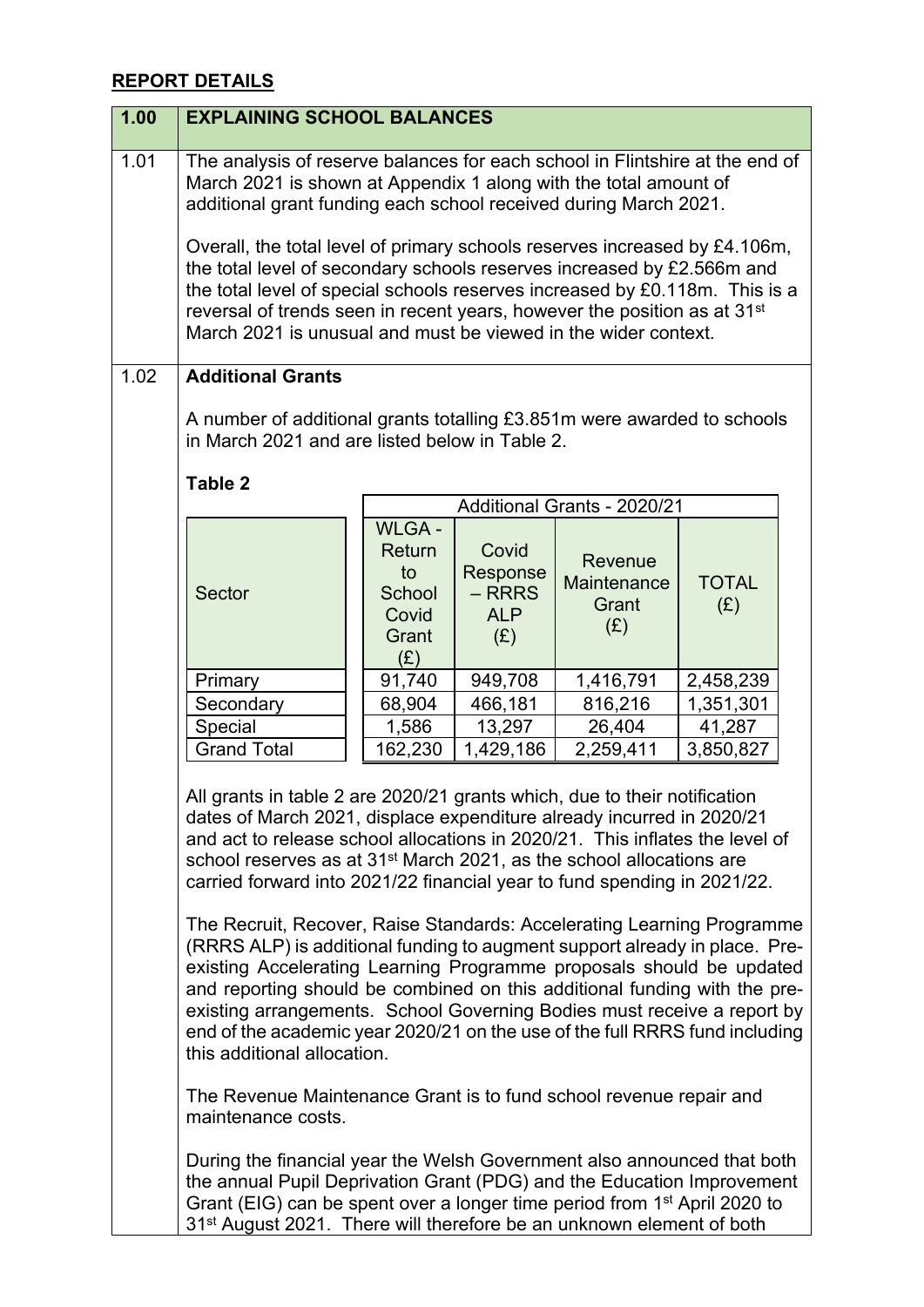|       | these grants within the school reserves as at 31 <sup>st</sup> March 2021. If<br>expenditure were incurred equally across this 17 month period then the<br>funding carried forward in school balances on a pro rata basis would<br>equate to a further £2.666m on top of the £3.851m shown in table 2.                                                                                                                                                                                                                                                                                                                                                                                                                                                                                                                                                                                                                                                                                                                                                                                                                                                                                           |
|-------|--------------------------------------------------------------------------------------------------------------------------------------------------------------------------------------------------------------------------------------------------------------------------------------------------------------------------------------------------------------------------------------------------------------------------------------------------------------------------------------------------------------------------------------------------------------------------------------------------------------------------------------------------------------------------------------------------------------------------------------------------------------------------------------------------------------------------------------------------------------------------------------------------------------------------------------------------------------------------------------------------------------------------------------------------------------------------------------------------------------------------------------------------------------------------------------------------|
| .1.03 | <b>Secondary Schools</b>                                                                                                                                                                                                                                                                                                                                                                                                                                                                                                                                                                                                                                                                                                                                                                                                                                                                                                                                                                                                                                                                                                                                                                         |
|       | Despite a general increase across the secondary sector there were still 4<br>schools out of 11 in a deficit position compared with 6 the previous year.<br>Deficits amounted to £1.912m and ranged from £0.120m to £0.814m. One<br>schools deficit increased during the financial year despite the additional<br>grant funding received.                                                                                                                                                                                                                                                                                                                                                                                                                                                                                                                                                                                                                                                                                                                                                                                                                                                         |
|       | In line with the Protocol for Schools in Financial Difficulty school support<br>and challenge meetings will be held and schools will be invited to a<br>Financial Performance Monitoring Group (FPMG) meeting with senior<br>members and officers and GwE representatives as necessary.                                                                                                                                                                                                                                                                                                                                                                                                                                                                                                                                                                                                                                                                                                                                                                                                                                                                                                          |
|       | Secondary school budgets continue to be under significant pressure.<br>In.<br>general, the financial resilience of the secondary school sector in Flintshire<br>is of concern. Despite the additional grant funding, the total level of<br>reserves across the sector amounted to £0.472m which equates to 1.1%<br>of secondary budgets.                                                                                                                                                                                                                                                                                                                                                                                                                                                                                                                                                                                                                                                                                                                                                                                                                                                         |
|       | There are a number of factors which have contributed to the current<br>financial position.<br>The ongoing austerity measures over recent years have resulted in<br>schools having to absorb inflationary increases in pay, pension and<br>NI increases.<br>Demographic changes in the distribution of pupils across the<br>primary and secondary sectors. In recent years, secondary pupil<br>numbers have been declining whilst primary pupil numbers have<br>been increasing and this has resulted in a redistribution of funding<br>between sectors. However, this trend is now reversing and pupil<br>numbers in the secondary sector are now increasing which will have<br>a positive financial impact on the secondary sector going forward.<br>Smaller secondary schools with increasing deficits elicits the<br>question as to whether the funding formula provides sufficient<br>resource for schools to operate sustainably.<br>As part of the response to the Estyn recommendation initial work<br>was conducted with secondary schools to review the funding<br>formula. However, without additional funding for schools a revision<br>to the current formula would not be feasible. |
| 1.04  | <b>Primary Schools</b>                                                                                                                                                                                                                                                                                                                                                                                                                                                                                                                                                                                                                                                                                                                                                                                                                                                                                                                                                                                                                                                                                                                                                                           |
|       | The level of school reserves within the primary sector increased by<br>£4.106m during the year.                                                                                                                                                                                                                                                                                                                                                                                                                                                                                                                                                                                                                                                                                                                                                                                                                                                                                                                                                                                                                                                                                                  |
|       | At the end of the financial year there was 1 primary schools in deficit<br>compared with 9 in the previous year.                                                                                                                                                                                                                                                                                                                                                                                                                                                                                                                                                                                                                                                                                                                                                                                                                                                                                                                                                                                                                                                                                 |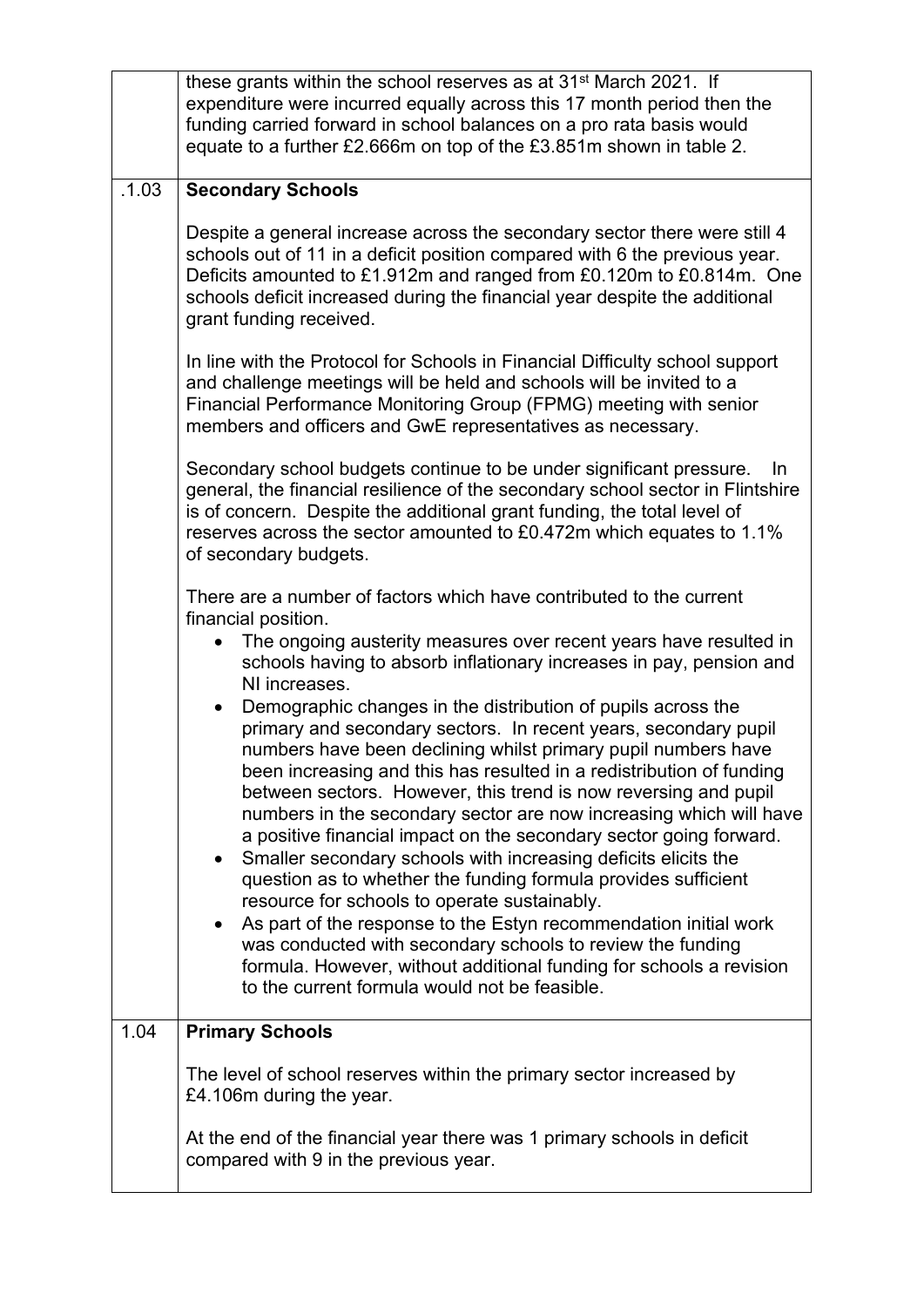|      | There were 43 primary schools with balances greater than £50k,<br>compared with 16 schools in the previous year. 29 primary schools had<br>balances over £100,000 compared with 2 schools in the previous year.                                                                                                                                      |
|------|------------------------------------------------------------------------------------------------------------------------------------------------------------------------------------------------------------------------------------------------------------------------------------------------------------------------------------------------------|
| 1.05 | <b>Surplus Balances</b>                                                                                                                                                                                                                                                                                                                              |
|      | The School Funding (Wales) Regulations 2010 require Authorities to have<br>the following provisions in their Scheme for Financing Schools:                                                                                                                                                                                                           |
|      | The use that a governing body proposes to make of a surplus in the school<br>balance which exceeds 5% of the school budget share or £100,000,<br>whichever is the greater.                                                                                                                                                                           |
|      | A provision under which-<br>(a) the authority may direct the governing body as to how to spend a<br>surplus in the school balance for a funding period, if-<br>(i) in the case of a primary school the surplus is $£50,000$ or more,<br>and                                                                                                          |
|      | (ii) in the case of a secondary school or a special school the surplus<br>is £100,000 or more;                                                                                                                                                                                                                                                       |
|      | (b) the authority may, if the governing body do not comply with such a<br>direction, require the governing body to pay all or part of that surplus to the<br>authority to be applied as part of their schools budget for the funding<br>period in question.                                                                                          |
|      | In accordance with the Regulations, the Authority's Scheme for Financing<br>Schools requires a spending plan from schools as to the use that the<br>governing body proposes to make of a school balance which exceeds the<br>limits specified.                                                                                                       |
|      | Given the challenging circumstances that schools are operating within, and<br>the complexity surrounding the analysis of school reserves that additional<br>grants in March has caused, the Council will not be asking schools to<br>complete the annual return on their planned use of school balances<br>exceeding the limits specified this year. |

| $\vert$ 2.00 | <b>RESOURCE IMPLICATIONS</b>                                                                                 |
|--------------|--------------------------------------------------------------------------------------------------------------|
| 2.01         | The impact of continuing austerity measures on the financial resilience of<br>schools is an area of concern. |

| 3.00 | <b>RISK MANAGEMENT</b>                                                                                                                                                                                                                                                                                                                                                     |
|------|----------------------------------------------------------------------------------------------------------------------------------------------------------------------------------------------------------------------------------------------------------------------------------------------------------------------------------------------------------------------------|
| 3.01 | As funding levels to schools decrease as a consequence of the austerity<br>measures facing local government, there is a risk that more schools will<br>slip into a deficit position. The Schools Accounting Team have developed<br>a risk rating process to identify schools where the financial position is a<br>cause for concern so that they can target their support. |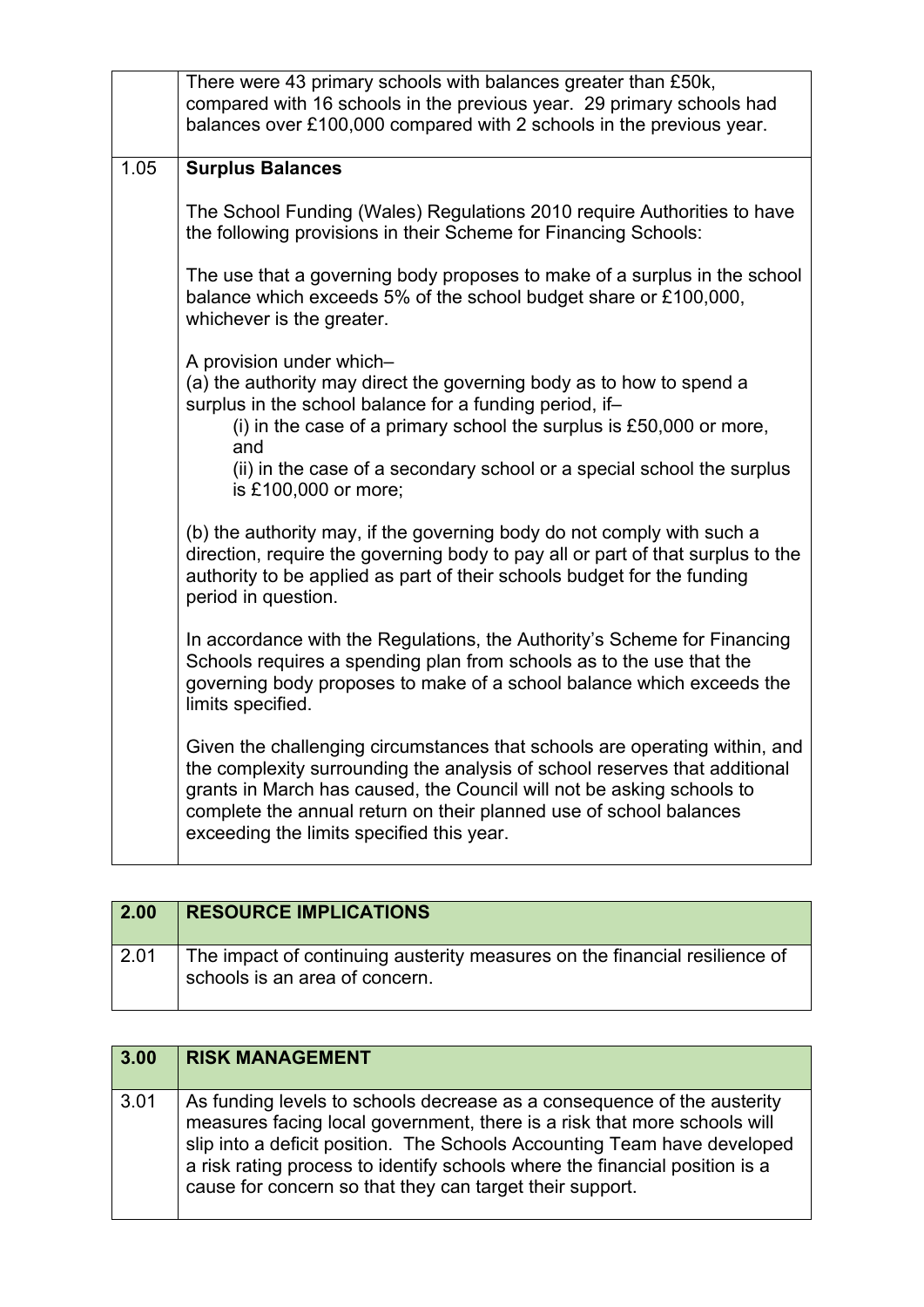| 3.02 | To balance budgets schools may need to review their employment<br>structures which may result in redundancies.                                                         |
|------|------------------------------------------------------------------------------------------------------------------------------------------------------------------------|
| 3.03 | Continued pressure on school finances may result in increased class<br>sizes, a reduced curriculum and falling standards.                                              |
| 3.04 | There may be an adverse financial impact arising due to the Covid-19<br>pandemic and schools attention will be focused on delivery of education<br>during this crisis. |

| 4.00 | <b>CONSULTATIONS REQUIRED / CARRIED OUT</b>                                                                                                                                      |
|------|----------------------------------------------------------------------------------------------------------------------------------------------------------------------------------|
| 4.01 | This report has been circulated to all Headteachers and the School Budget<br>Forum in June 2021. It will also be reviewed by the Governance and Audit<br>Committee in September. |

| 5.00 | <b>APPENDICES</b>                           |
|------|---------------------------------------------|
| 5.01 | Appendix 1 - Final School Balances 2020-21. |

| 6.00 | <b>LIST OF ACCESSIBLE BACKGROUND DOCUMENTS</b> |
|------|------------------------------------------------|
| 6.01 | None.                                          |

| 7.00 | <b>CONTACT OFFICER DETAILS</b>                                                                                                             |
|------|--------------------------------------------------------------------------------------------------------------------------------------------|
| 7.01 | <b>Contact Officer:</b> Liz Thomas, Strategic Finance Manager - Schools<br>Telephone: 01352 702289<br>E-mail: liz.thomas@flintshire.gov.uk |

| 8.00                                                                                                                                                                                                                                                                                                                                                                                                                                                                                                                                                                                    | <b>GLOSSARY OF TERMS</b>                                                                                                                                                                                                                                                                   |
|-----------------------------------------------------------------------------------------------------------------------------------------------------------------------------------------------------------------------------------------------------------------------------------------------------------------------------------------------------------------------------------------------------------------------------------------------------------------------------------------------------------------------------------------------------------------------------------------|--------------------------------------------------------------------------------------------------------------------------------------------------------------------------------------------------------------------------------------------------------------------------------------------|
| 8.01<br><b>School Reserves</b> – Reserves are sums of money that schools carry<br>forward from one year to the next. They arise from underspends and<br>overspends against school allocations over time. Schools are responsible<br>for managing their own finances. The level of reserves held by an<br>individual school will depend on a number of factors. These will include<br>the timing of receipt of income and of payments, and the level of<br>contingency fund the school governing body considers appropriate and the<br>particular plans each school has for expenditure. |                                                                                                                                                                                                                                                                                            |
|                                                                                                                                                                                                                                                                                                                                                                                                                                                                                                                                                                                         | <b>Flintshire County Council's Scheme for Financing Schools – The</b><br>Scheme defines the financial relationship between Flintshire County<br>Council and its maintained schools. The Scheme details the financial<br>management arrangements to which the Authority and its schools are |